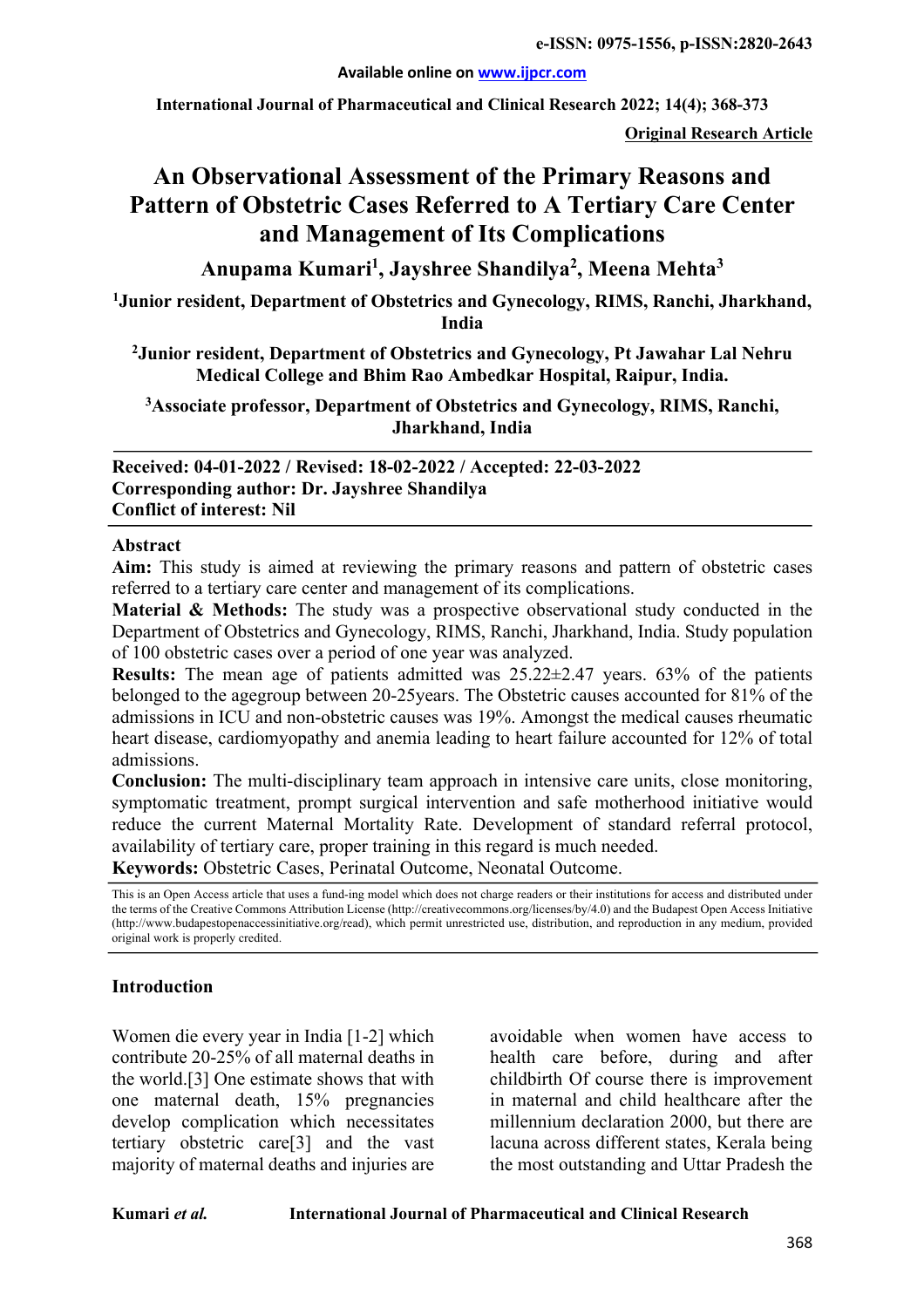worst performer.[4-5] Emergency obstetric transfers should be carried out effectively and efficiently to avoid maternal and foetal morbidity and mortality. An institution referral is when a pregnant woman seeks care at a lower-level health facility (basic emergency obstetric care) and is referred onwards to a higher-level health facility (comprehensive emergency obstetric care). Referral systems have been considered to be an important component of health systems in developing countries since the emergence of primary healthcare. Referral is especially important within obstetrics due to the high numbers of professionals who support a woman through pregnancy and birth, the speed with which action often needs to be taken and the global burden of maternal mortality.[6]

The study is aimed at reviewing the primary reasons and pattern of obstetric cases referred to an intensivecare unit (ICU) in a tertiary care center.

### **Material & Methods:**

The study was a prospective observational study conducted in the Department of Obstetrics and Gynecology, RIMS, Ranchi, Jharkhand, India. Study population of 100 obstetric cases over a period of one year was analyzed.

### **Methodology**

Selection criteria was the data collected from referral slips of all pregnancy related cases that were referred due to maternal/fetal complications.

The data regarding the name of referral center, place of referral, date and time of referral, name and address of the patient, age of the patient, parity, chief complaints, vitals, indications of referral, pre-referral treatment was noted. Patients other than pregnancy related causes was excluded from the study. Basic demographic characteristics, obstetric/medical history and diagnosis at admission, ICU course and length of stay, and treatment given and

outcome were studied. The mode of delivery, maternal and fetal outcome were also studied and analyzed. Patients were admitted in ICU and were treated by a multidisciplinary team consisting of Anesthesiologist & Critical Care experts, Neurologists, Cardiologists, Nephrologists along with obstetricians providing a daily consultation.

### **Statistical analysis:**

Data were analyzed using Microsoft office Excel 2013. The results were computed in the form of percentage.

### **Results:**

The mean age of patients admitted was  $25.22 \pm 2.47$  years.  $63\%$  of the patients belonged to the agegroup between 20- 25years. Out of 100 patients, 63 wereprimigravids (Table1)

The antecedent causes for admission to ICU are grouped into two - Obstetric and non obstetric causes. The Obstetric causes accounted for 81% of the admissions in ICU and non-obstetric causes was 19% (Table 2) Patients admitted in the ante-partum period were majorly for obstetric reasons.

Amongst the medical causes rheumatic heart disease, cardiomyopathy and anemia leading to heart failure accounted for 12% of total admissions. ARDS and pulmonary embolism were noted in one patient (Table 3).

Among 100 cases, 36 patients required hemodynamic support, 11 required ventilator support, 26 required ionotropic support whereas 19 of them required both. Dialysis was done in four patients in conjunction with hem odynamic and ventilator support (Table 4).

Majority of them delivered by cesarean section  $(71\%)$  and the rest vaginally  $(24\%)$ (Table 5). The indications of LSCS were Severe Pre-eclampsia, CPD, malposition & eclampsia.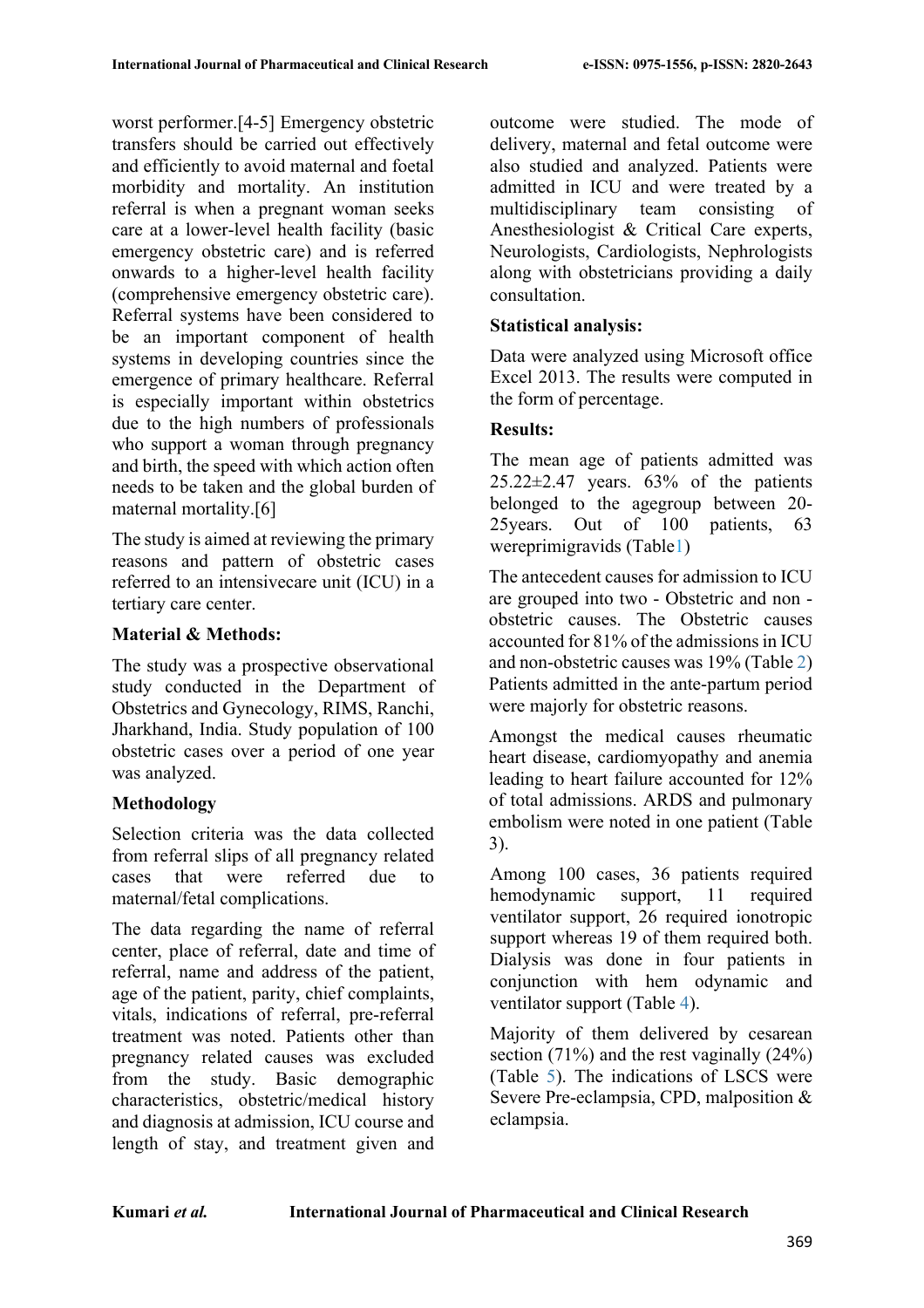Among the total patients, MMR was 7%, 90% improved whereas 3% were discharged against medical advice. The main reasons for mortality were multiorgan-failure, sepsis, congestive cardiac failure and hemorrhagic shock following massive obstetric hemorrhage (Table 6).

| Gravida | Number $(N\%)$ |  |  |
|---------|----------------|--|--|
|         | 63             |  |  |
| 2       | 22             |  |  |
| 3       | 10             |  |  |
| >4      | 5              |  |  |
| Total   | 100            |  |  |
|         |                |  |  |

# **Table 1: Critical care in obstetrics**

# **Table 2: Critical care in obstetrics: Antecedent causes**

| <b>Antecedent Cause</b> | Number of Cases (N%) |
|-------------------------|----------------------|
| Obstetric causes        | 81                   |
| Non-obstetric causes    | 19                   |
| Total                   | 100                  |

### **Table 3: Critical care in obstetrics: Analysis of antecedent causes**

| Antecedent cause                                                                         |                      | Diagnosis                                          | Frequency | Total<br>$(N\%)$ |
|------------------------------------------------------------------------------------------|----------------------|----------------------------------------------------|-----------|------------------|
| Hypertensive disorders<br>of Pregnancy<br>Obstetric<br>Causes<br>Obstetric<br>Hemorrhage |                      | Severe Preeclampsia<br>with Hypertensive<br>Crisis | 26        | 37               |
|                                                                                          |                      | Eclampsia                                          | 8         |                  |
|                                                                                          | Help                 | 3                                                  |           |                  |
|                                                                                          |                      | Antepartum<br>Hemorrhage                           | 18        |                  |
|                                                                                          |                      | Postpartum<br>Hemorrhage                           | 9         | 30               |
|                                                                                          |                      | Ectopic pregnancy                                  | 3         |                  |
| Medical<br>Causes                                                                        | Sepsis               | Sepsis                                             | 15        | 15               |
|                                                                                          | <b>Heart Failure</b> | Anemia                                             | 3         | 12               |
|                                                                                          |                      | Rhd/Cardiomyopathy                                 | 9         |                  |
|                                                                                          | Respiratory disorder | Pulmonary<br>Embolism                              | 5         | 6                |
|                                                                                          |                      | <b>ARDS</b>                                        |           |                  |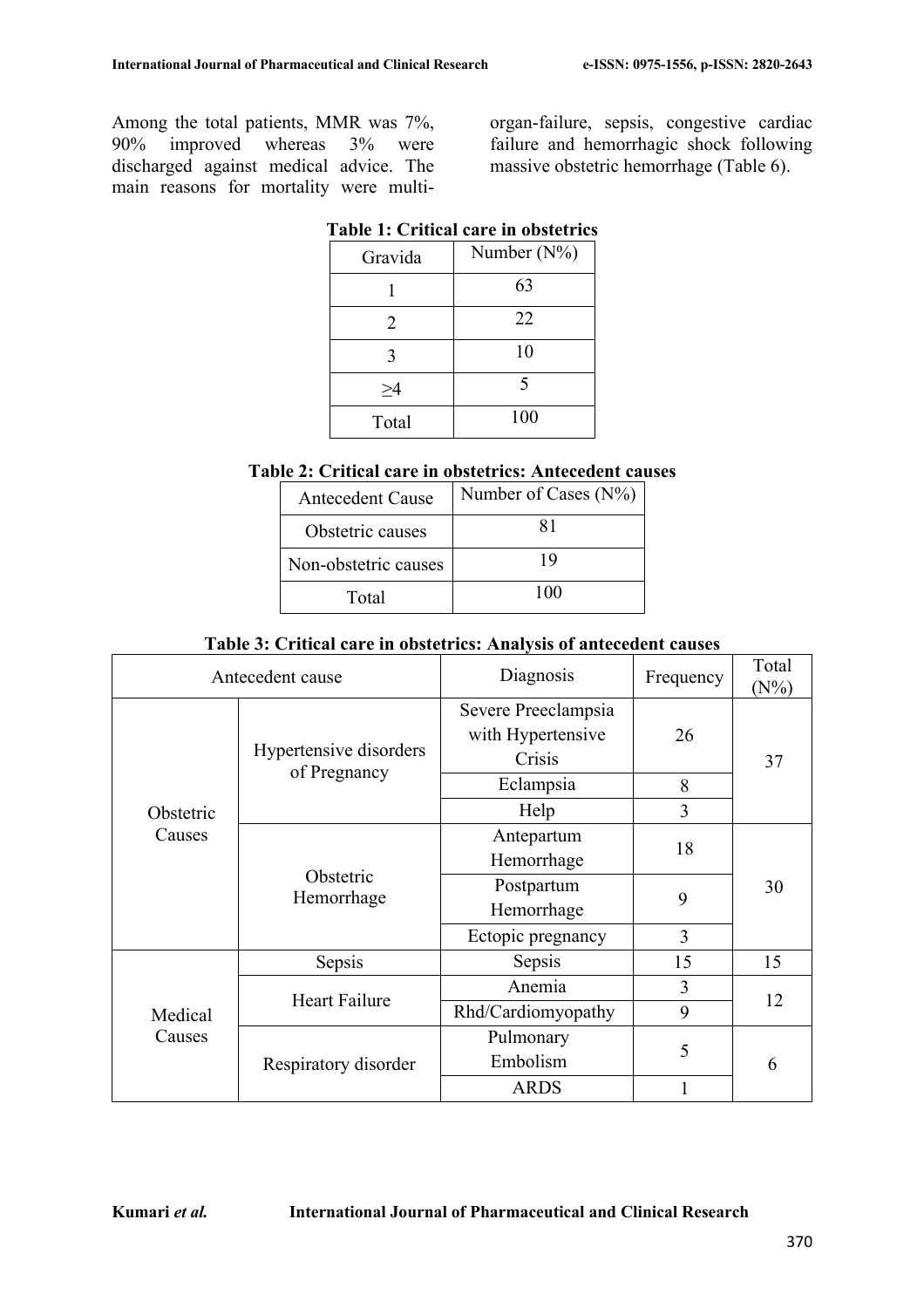| Frequency $(N\%)$              |  |
|--------------------------------|--|
|                                |  |
| 8                              |  |
|                                |  |
|                                |  |
| 26                             |  |
| 19                             |  |
|                                |  |
|                                |  |
|                                |  |
| Internal Iliac Artery Ligation |  |
| 36                             |  |
|                                |  |
|                                |  |

#### **Table 4: Critical care in obstetrics: Mode of intervention**

#### **Table 5: Critical care in obstetrics: Mode of Delivery**

| Mode of delivery | Frequency $(N\%)$ |
|------------------|-------------------|
| Vaginal          |                   |
| <b>LSCS</b>      |                   |
| Laparotomy       |                   |
| Total            |                   |

#### **Table 6: Critical care in obstetrics: Maternal mortality analysis**

| Antecedent cause  | Death $(N\%)$ |
|-------------------|---------------|
| Hemorrhagic shock |               |
| MODS, Sepsis      |               |
|                   |               |
| Total             |               |

### **Discussion:**

Puri et al. [7] noted 24.16% of obstetrical referral. Similarly, study by Agarwal et al.,[8] Sabale and Patankar,[9]and Patel et al.[10] reported referral rate of 20.86%, 17.83%, and 15.2%, respectively.

Labour is a physiological process, but it carries an inherent risk of complications. Obstetrical care in the western world is at its peak. But in developing countries it is still at docks due to illiteracy, male dominant society and untrained birth attendants. Majority of the population living in the rural areas do not have accessibility to the maternity centres and may develop life threatening complications during labour.[11]The death of a woman in childbirth is a tragedy, an unnecessary and wasteful event that carries with it the huge burden of grief andpain. Pregnancy is not a disease and pregnancy related morbidity and mortality are almost preventable.

Gupta PR et al found 52.17% patients were primigravida[12], Prakriti Goswami et al found 47% patients were primigravida<sup>[13]</sup>, Morsheda Banu et al had found that 50% of women were primigravida<sup>[14]</sup>, which is comparable to the 55% primigravida cases found in the present study.

The delivery of the baby and the placenta can lead to drastic improvement of underlying pathology hence clinical assessment of maternal and fetal well being is more important than relying on prognostic criteria. qSOFA is a combination of respiratory rate, mental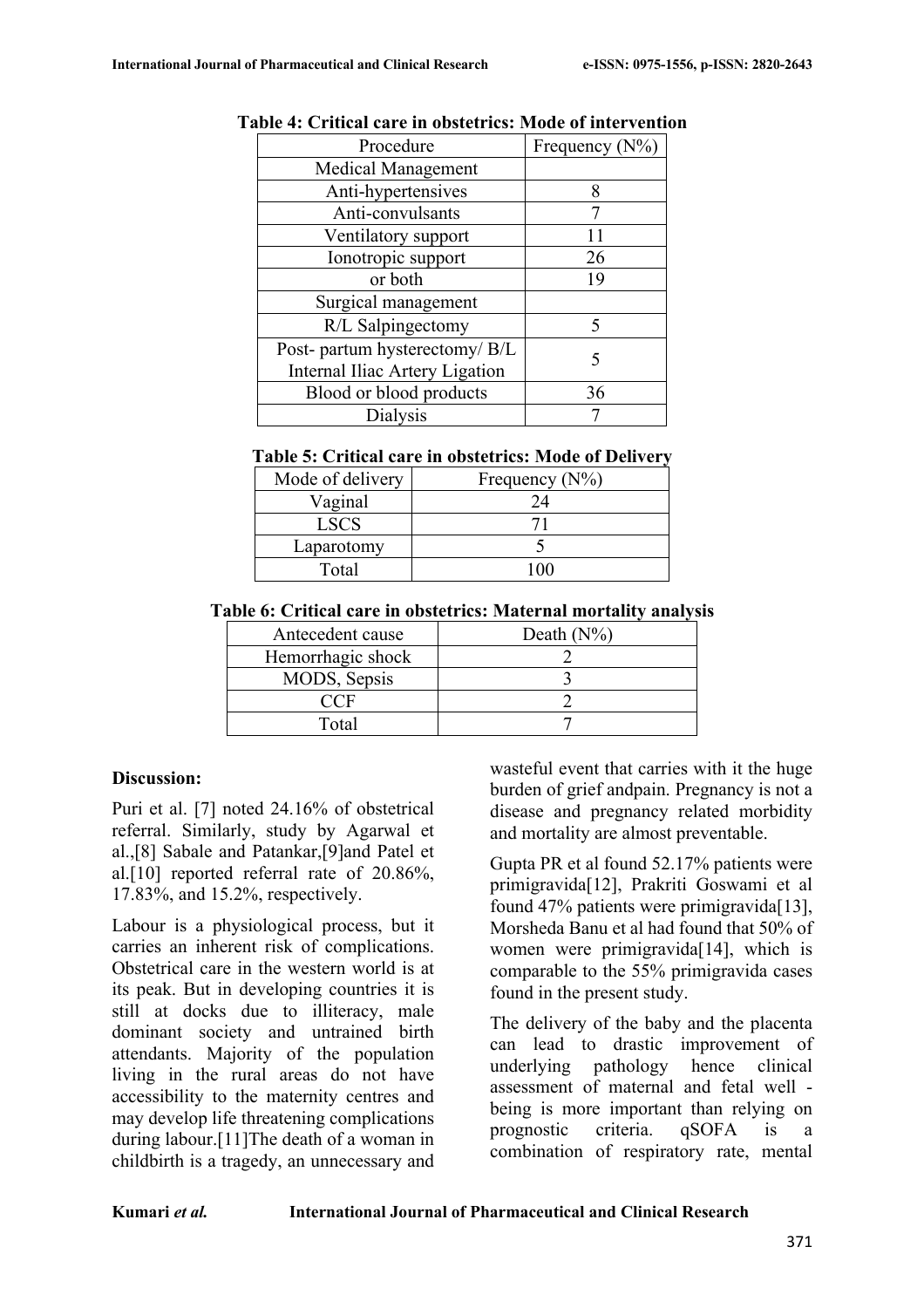status, and systolic blood pressure, named quick SOFA (qSOFA), had strong predictive validity for sepsis. The recently, obstetrically modified quick-SOFA score(omqSOFA) relies on clinical manifestations rather than biochemical and laboratory results,[15]and therefore may be particularly valuable in resource-limited settings.

Hypertensive disorders were also found to be major contributor of referral in other studies.[16-19] Referring the patient with the previous cesarean section was primarily due to an understanding that a third to half of cesarean are performed because of the history of prior cesarean delivery.[20-21] The previous two or three cesarean section surgeries are risky be performed at primary or most secondary care facilities due to lack of skilled staff, equipment, and blood bank facilities.

## **Conclusion:**

The multi-disciplinary team approach in intensive care units, close monitoring, symptomatic treatment, prompt surgical intervention and safe motherhood initiative would reduce the current Maternal Mortality Rate. Development of standard referral protocol, availability of tertiary care, proper training in this regard is much needed.

# **References:**

- 1. National Family Health Survey (NFHS-2) 1998-99. Vol. 196. Bombay: International Institute of Population Services. 2000;196: 247–51.
- 2. National Family Health Survey (NFHS-3) 2005-2006. Vol. 196. Bombay: International Institute of Population Services. 2006; 196:247–51.
- 3. Pal A, Ray P, Hazra S, Mondal TK. Review of changing trends in maternal mortality in a rural medical college in West Bengal. J ObstetGynecol India. 2005; 55:521–4.
- 4. Mohapatra A, Gomare M. A critical appraisal of the maternal and child

health scenario in a metropolitan city in India with reference to achievements of millennium development goals. J Family Med Prim Care. 2019; 8:995– 1001

- 5. Selected socioeconomic statics of India 2017. 2017. Available from: www.mospi.guv in sept
- 6. World Health Organisation, UNICEF, UNFPA, World Bank, UN Population Division. Trends in maternal mortality: 1990 to 2013. Estimates by WHO, UNICEF, UNFPA, the World Bank and the United Nations Population Division. Geneva: World Health Organisation; 2014.
- 7. Puri A, Yadav I and Jain N. Maternal mortality in an urban tertiary care hospital of North India. J Obstet Gynaecol India. 2011;61(3):280-285.
- 8. Agarwal N, Singla R, Dhaliwal L and Suri V. Audit of emergency obstetric referrals-a pilot study from tertiary care center of North India Bangladesh. J Obstet Gynaecol. 2015;30(1):25-29.
- 9. Sabale U and Patankar MA. Study of maternal and perinatal outcome in referred obstetrics cases. J Evol Med Dent Sci. 2015;4(26):4448-4455.
- 10. Patel RV, Pandya VM, Patel DB and Shah HD. Multiparametric study of obstetric and gynaecological emergency cases referred to a tertiary care center. Indian J Med Res Pharm Sci. 2015;2(1):14-20.
- 11. Sumera S, Nuzhat R, Sadia A. Fetomaternaloutcome in cases referred to tertiary care hospital after trial of labour. JSZMC. 4(2):444-447.
- 12. Gupta PR, Chaudhary SN, Gonnade NV. Maternal and fetal outcome in referred patients to tertiary care center Sch J App Med Sci.2016;4(5C):1624- 63.
- 13. Goswami P, Bindal J, Chug N. To study pattern of obstetric cases referred at tertiary care center in Central India. Int J ReproductContracep, Obstet Gynecol. 2017; 6(6): 2370-2374.